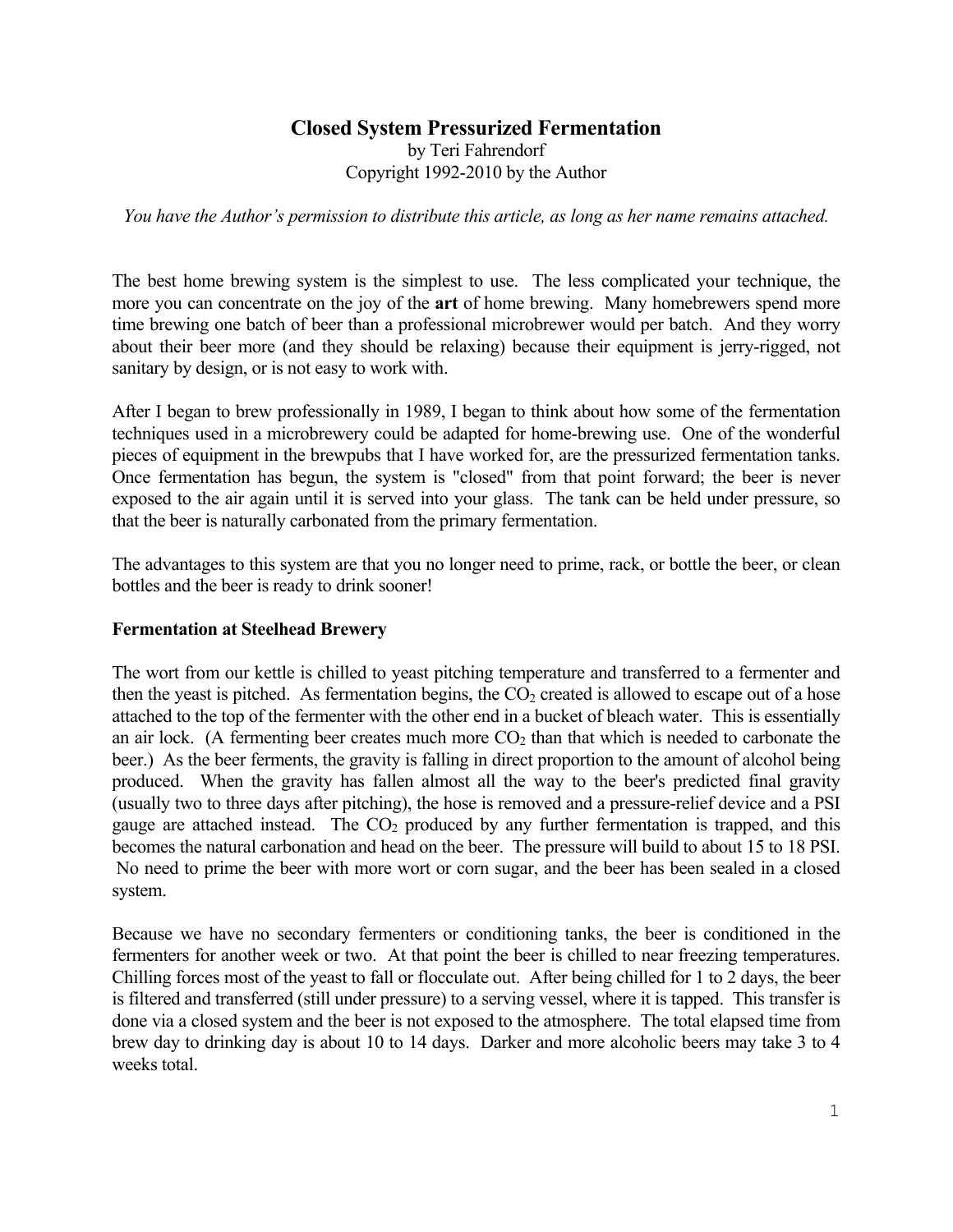Special Equipment Needed

2 - five-gallon Cornelius containers, either pin (Coke) or ball-lock(Pepsi).

- 1  $CO<sub>2</sub>$  Tank full of  $CO<sub>2</sub>$ .
- 12 ft. of 1/4 inch ID FDA food grade vinyl hose.

3 - "IN" or gas Cornelius quick-disconnects. (Preferably 1/4 Male FLare (MFL) fitting instead of hose barb fitting - then you can swap out parts easier.)

- 3 "OUT" or liquid Cornelius quick disconnects. (Also 1/4 MFL.)
- 6 1/4 inch Female FLare (FFL) x 1/4-inch hose barb.
- 1 Single Gauge Regulator with on/off toggle. (Can use Twin Gauge but single is cheaper.)
- 1 0-30 PSI Gauge. (Can be small size.)
- 1 1/4 inch Female Pipe Thread (FPT) x 1/4-inch hose barb.
- 1 1/4 inch Male Pipe Thread (MPT) x 1/4-inch hose barb.
- 1 1/4 inch hose barb tee.
- 1 1/4-inch mini ball valve.
- 1 Cobra head tap or other tapping device for serving.
- 13 Small worm screw clamps. (Optional.)
- 1 Roll of 1/2 inch Teflon tape (plumber's pipe tape).

Other Equipment Needed to Build: Hacksaw Small dowel (optional) Screwdriver or Nut driver Hot Water Medium and Large Crescent Wrenches

#### **How to Build the System**

#### CO2 Tank and Regulator

Cut two feet of vinyl hose. The regulator should have a hose barb attachment beneath it. If not, you will probably need another  $1/4$  FPT x  $1/4$  hose barb, which you will connect to the regulator with Teflon tape. Take one Cornelius "IN" quick disconnect. Wrap some Teflon tape around the Male FLare (MFL) fitting, taking care not to cover the flared part or the hole. Attach one 1/4 FFL x 1/4 hose barb, and tighten with wrenches. Dip one end of the vinyl hose in hot water, and push firmly onto the regulator hose barb as far as it will go. Slip two worm clamps onto the hose. Dip the other end of the vinyl hose in hot water. Push on to the "IN" quick disconnect. Clamp the hose over the hose barbs by tightening the worm screw clamps with the screwdriver or nut driver.

#### The Cornelius Canisters

If the Corneliuses are old, take them apart and clean them. Don't forget that the long tube goes in the OUT. If these Corneliuses have not yet been pressure tested, close up lid, and attach regulator "IN" quick disconnect. Turn CO2 pressure to 30 PSI and open regulator toggle. If Cornelius leaks, disconnect CO2; bleed off pressure (either through a pressure relief valve in the center of the lid, or with an unattached "IN" quick disconnect.) Try reseating the lid. If you can't get the Cornelius to stop leaking, it is probably very old. Get one that doesn't leak.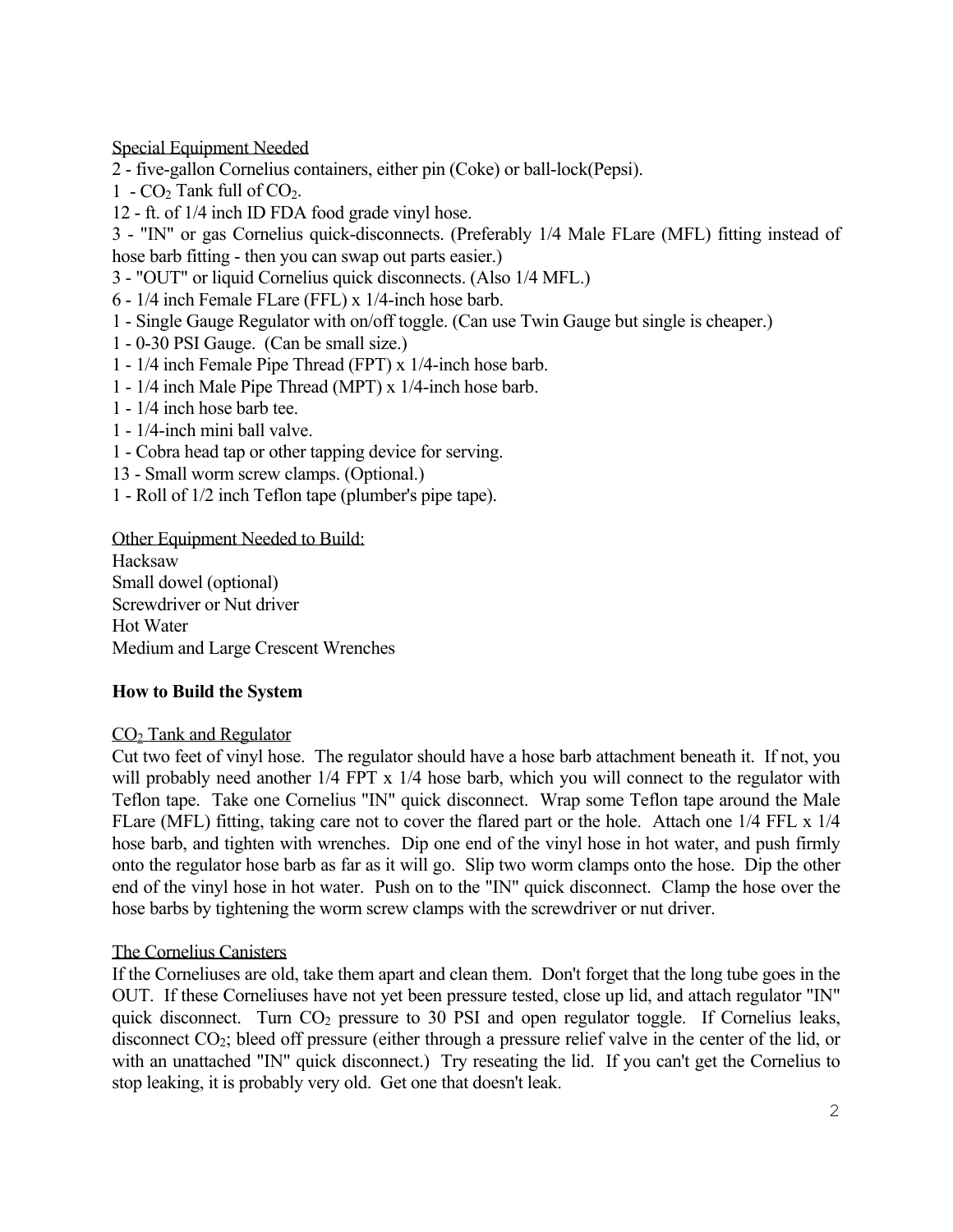After pressure testing, remove the long OUT tube from one of the Corneliuses. This Cornelius will be your fermenter. Carefully cut about two inches off the bottom of this tube with the hacksaw. To avoid squashing the tube while cutting it, stick the dowel in the end to support it. The other Cornelius will be your serving tank.

## Fermentation Blow-off Tube

Cut three feet of vinyl hose. Take a Cornelius "IN" quick disconnect. Wrap some Teflon tape around the MFL fitting as described above, taking care not to cover the flared part or the hole. Attach a 1/4 FFL x 1/4 hose barb, and tighten with wrenches. Dip one end of the vinyl hose in hot water, and push firmly onto the hose barb. No need to use a worm clamp on this one as hose will never be under pressure.

#### Pressure Gauge and Bleed-Off

Cut three pieces of vinyl hose the following lengths:

- 3 inches
- 3 inches
- 1 foot

Take a Cornelius "IN" quick disconnect, wrap with some Teflon tape and attach a 1/4 FFL x 1/4 hose barb. Take the 0-30 PSI gauge and wrap with some Teflon tape. Attach the 1/4 Female Pipe Thread x 1/4 hose barb. Take the 1/4 Male Pipe Thread x 1/4 hose barb and wrap with Teflon tape. Attach the mini ball valve.

Take a 3-inch piece of vinyl hose and dip one end in hot water. Push onto the Cornelius "IN" quick disconnect. Slip two worm clamps on the hose. Dip the other end of the hose in hot water and push onto one arm of the hose barb tee.

Take the other 3-inch piece of hose and dip in hot water. Push onto the stem of the hose barb tee. Slip two worm clamps on the hose. Dip the other end in hot water and push onto the mini ball valve hose barb.

Take the foot-long vinyl hose and dip one end in hot water. Push onto the other arm of the hose barb tee. Slip two worm clamps on the hose. Dip the other end of the hose in hot water and push onto the 0-30 PSI gauge hose barb.

Attach the Cornelius "IN" quick disconnect to the Cornelius canister. Twist the hoses of the apparatus if necessary to point the mini ball valve down, and the face of the gauge up or to the side. Tighten all worm clamps.

#### Fermenter to Server Transfer Hose

Cut 1.5 feet of vinyl hose. Take two Cornelius "OUT" quick disconnects. Wrap some Teflon tape around the MFL fittings on each as described above. Attach a 1/4 FFL x 1/4 hose barb fitting to each and tighten. Dip one end of the vinyl hose in hot water, and push onto one hose barb. Slip two worm clamps onto the hose. Dip the other end of the vinyl hose in hot water and push onto the other hose barb. Tighten the worm clamps.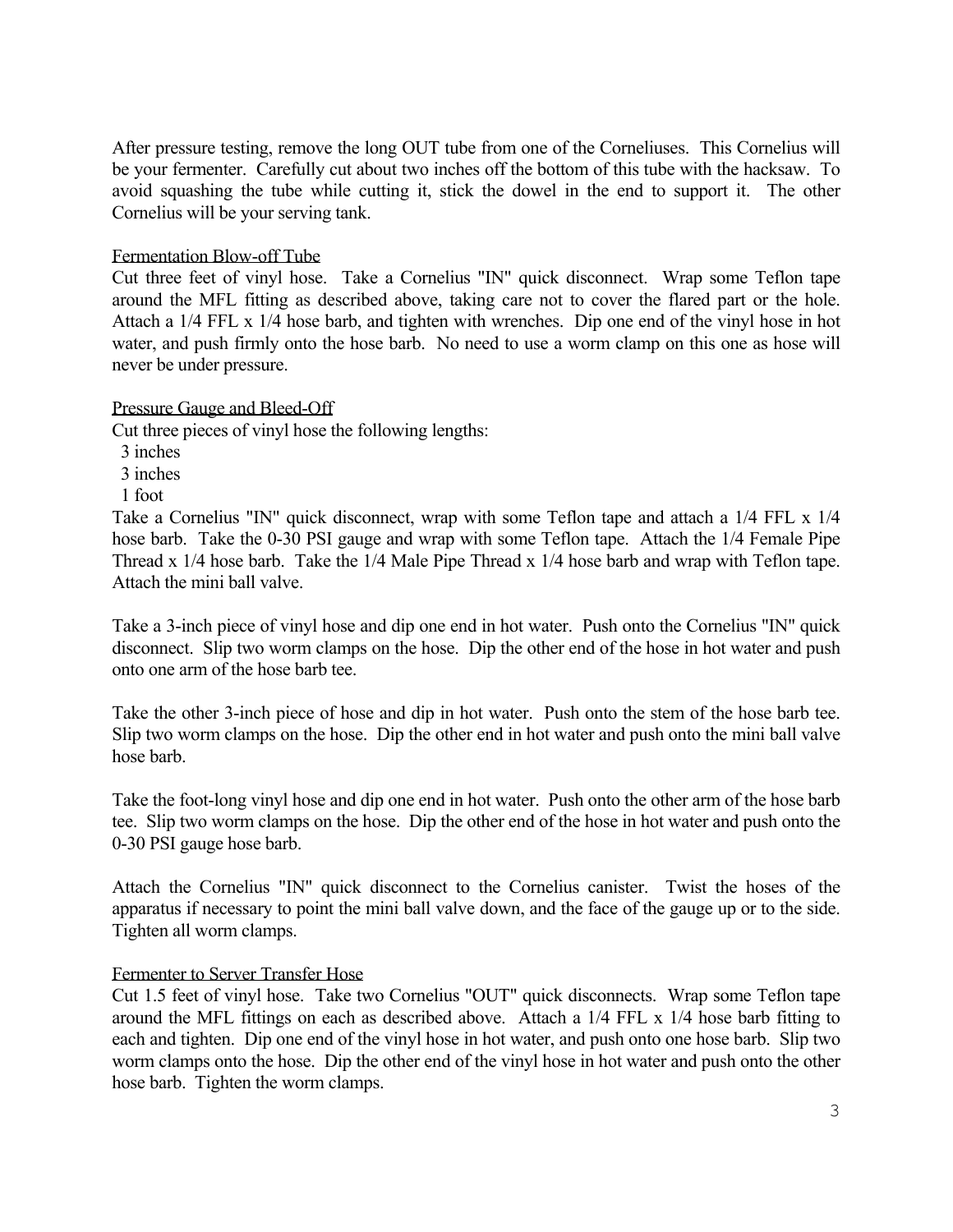#### Serving Tap Hose

Cut three feet of vinyl hose. Take a Cornelius "OUT" quick disconnect. Wrap the MFL fitting with Teflon and attach a 1/4 FFL x 1/4 hose barb, and tighten. Dip one end of the vinyl hose in hot water, and push firmly onto the hose barb. Slip one worm clamp on the hose. Dip the other end of the hose in hot water and push onto the faucet head. Tighten the worm clamp around the Cornelius "OUT" hose barb.

## **Closed System Pressurized Fermentation at Home**

Although I no longer brew at home, I enlisted one of our chefs, Chris Rossi, to test this method. He had never homebrewed before, but seems to enjoy this method's simplicity and speed of conditioning.

Sanitize the Cornelius with the shorter "OUT" stem. This is your fermenter. If boiling the whole quantity of wort, start at about 5.5 gallons instead of 6 and boil down to about 4.5 to 4.75. After brewing your beer, chill it to yeast pitching temperature. You could chill the wort by putting the Cornelius into a clean garbage pail or bathtub filled with ice water and then transferring the hot wort. Fill the Cornelius to about 3-4 inches from the top. Pitch your yeast when the wort is cooled. If you have a wort chiller (lucky you), pitch the yeast directly into the sanitized Cornelius and siphon the cooled wort right over the yeast. Splash the wort down the sides of the Cornelius to aerate it, filling to 3-4 inches from the top. If you end up with too little wort, add some pre-boiled water. (It is always best to add pre-boiled water to top up, for sanitation reasons and for best flavor.)

Attach the Cornelius lid tightly, and attach the Fermentation Blow-Off Tube to the "IN" connection. Put the other end of the hose into a small bucket filled with water and a splash of bleach. If the beer is in a place where you can't get the floor dirty, put the small bucket inside of a 5-gallon pail because it could overflow with foam and scum.

With any luck, within 24 hours (and hopefully within 12) you should see bubble-action in the bucket. Approximately 36 hours after pitching the yeast, the bubble-action should be slowing down a bit. Detach the Blow-Off Tube and attach the Pressure Gauge and Bleed-Off hose. (We call this "Capping the Beer".) Make sure the mini ball valve is closed. If you want to dry-hop the beer, now is the time. Open the Cornelius lid before you cap the beer and add your hops. Close the lid and "cap the beer" as described above.

#### **Clean the Fermentation Blow-Off Tube.**

Within 24 more hours you should notice a pressure reading on the PSI gauge. Cornelius canisters can take up to 130 PSI, and unless you capped the beer too early, you should never get close to this amount of pressure in the fermenter. The pressure should eventually reach 15-18 PSI. It can get up to 20 PSI and still be OK. If it never gets to 15 PSI you will want to top it off with some CO<sub>2</sub> from your tank so it can carbonate properly. If it is above 18 PSI it could become over-carbonated and fizzy. Just open the mini ball valve a crack and bleed off the excess pressure. Lift the gauge higher than the ball valve when you do this so that foam does not get up into your 0-30 PSI gauge.